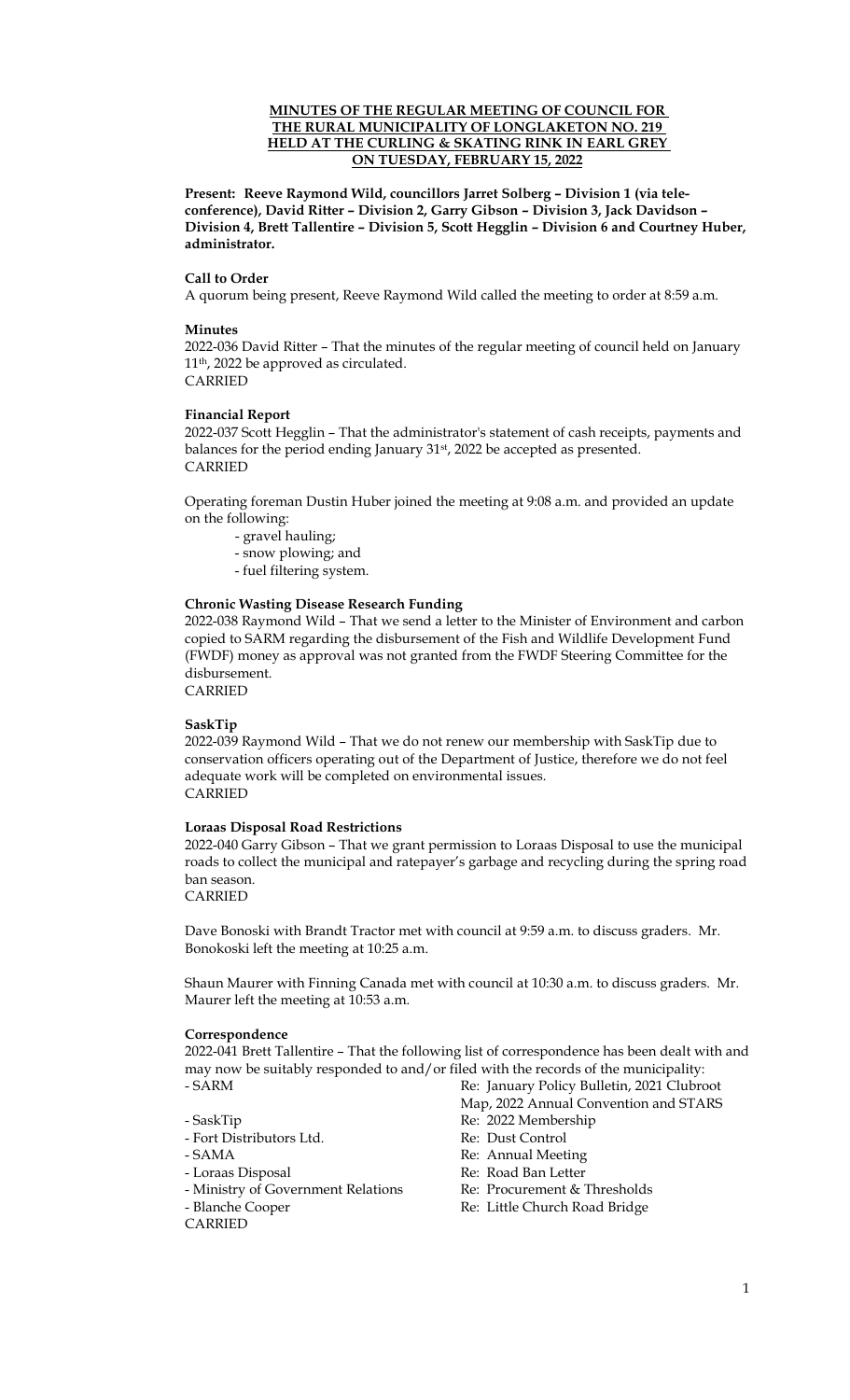# **Board and Committee Reports**

2022-042 David Ritter – That the following board and committee reports be accepted as presented:

- WUQWATR
- Strasbourg Manor
- Cupar & District Nursing Home
- Kannata Valley/Saskatchewan Beach Lagoon Committee
- Administration Report

CARRIED

# **COVID Regulations**

2022-043 Jack Davidson– That due to the Province of Saskatchewan removing the proof of COVID-19 vaccination or a negative COVID-19 test requirement and the social distancing requirement that we move our meetings of council to the municipal boardroom. Further that once the Province of Saskatchewan removes the mask mandate that we do not require masks to be worn in the office or during council meetings. CARRIED

#### **Snow Plow Clubs**

2022-044 David Ritter – That the following snow plow clubs be approved for snow removal on the R.M. of Longlaketon No. 219 municipal roads for the 2021-2022 winter season:

## *Snow Plow Club Name Operators*

Evenson Snow Plow Club Ryan Evenson & Danny Sauer Fosterdale Snow Plow Club Stephen Brewster & Garry Gibson Old McDougall Plowed the Farm Allister & Matthew McDougall Snow Plow Club CARRIED

## **Miscellaneous Appointments**

2022-045 Scott Hegglin – That the following appointments be approved for the period of January 1<sup>st</sup> to December 31<sup>st</sup>, 2022: Junior Volunteer Fire Fighter Kayden Lupanko CARRIED

## **2022 Administrator Salary**

2022-046 David Ritter – That for 2022 administrator Courtney Huber be paid an annual salary of \$80,800.00 and further that her salary include SARM extended health and dental benefits.

CARRIED

#### **Solar Speed Radar Signs**

2022-047 Garry Gibson – That we accept the quote of \$23,450.00 plus applicable taxes, provided by ATS Traffic to supply seven Solar Speed Radar Signs. CARRIED

## **Craven SaskTel Tower**

2022-048 Scott Hegglin – That we agree to SaskTel amending their development permit to include a lattice type structure opposed to a monopole. CARRIED

## **Dog Control Bylaw**

2022-049 Scott Hegglin – That Bylaw 1-2022, being a bylaw to prohibit dogs running at large, be introduced and read a first time. CARRIED

2022-050 Garry Gibson – That Bylaw 1-2022 be read a second time. CARRIED

2022-051 Jack Davidson – That Bylaw 1-2022 be given three consecutive readings at this meeting.

CARRIED UNANIMOUSLY

2022-052 David Ritter – That Bylaw 1-2022, being a bylaw to prohibit dogs running at large, be read a third time and signed, sealed and adopted by the reeve and the administrator. CARRIED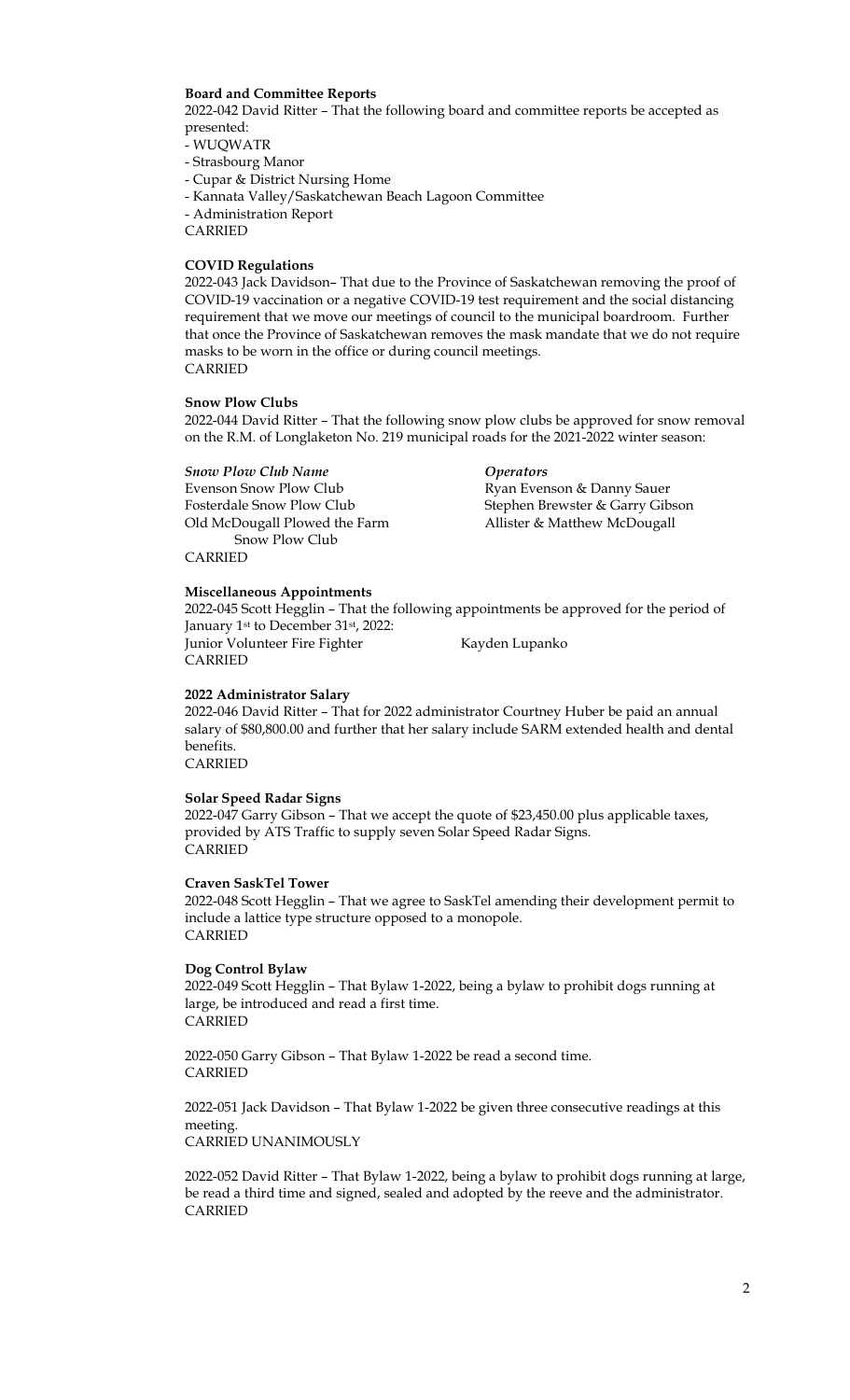# **Public Meeting - Introduction of Bylaw to Close and Sell Undeveloped Municipal Road Allowance**

2022-053 Scott Hegglin – That the regular council meeting temporarily adjourn to hold a public meeting at 12:12 p.m. to discuss the possible sale of undeveloped road allowance known as PT. NW Qtr. of Sec. 07, Twp. 25, Rge. 20, W2, Plan 75R11396, Ext. 2. CARRIED

2022-054 Garry Gibson – That since no parties have attended the public meeting to discuss the sale of the undeveloped road allowance known as PT. NW Qtr. of Sec. 07, Twp. 25, Rge. 20, W2, Plan 75R11396, Ext. 2., that this public meeting now adjourn at 12:20 p.m. to return to our regular council meeting. CARRIED

## **Close and Sale of Municipal Road Allowance**

2022-055 Jack Davidson – That Bylaw 2-2022, being a bylaw to close and sell the undeveloped road allowance known as PT. NW Qtr. of Sec. 07, Twp. 25, Rge. 20, W2, Plan 75R11396, Ext. 2, be introduced to council and read a first time. CARRIED

2022-056 Brett Tallentire – That Bylaw 2-2022 be given second reading. CARRIED

2022-057 David Ritter – That Bylaw 2-2022 be given three consecutive readings at this meeting.

CARRIED UNANIMOUSLY

2022-058 Jarret Solberg – Bylaw 2-2022, being a bylaw to close and sell the undeveloped road allowance known as PT. NW Qtr. of Sec. 07, Twp. 25, Rge. 20, W2, Plan 75R11396, Ext. 2, be read a third time and signed, sealed and adopted by the reeve and the administrator. CARRIED

## **Recess**

2022-059 Scott Hegglin – That we recess for lunch at 12:24 p.m. and reconvene at 1:00 p.m. CARRIED

Reeve Raymond Wild called the meeting back to order at 1:03 p.m.

Curtis Hicks joined the meeting at 1:13 p.m. to discuss his potential Riverview Sausage Meat Processing Facility with council. Mr. Hicks left the meeting at 1:34 p.m.

# **Riverview Sausage Application**

2022-060 Jarret Solberg – That we grant approval to Riverview Sausage to open a meat processing facility on Block 7, Plan 75R04220, Cummins Subdivision under the following conditions:

- Saskatchewan Health Authority grants approval;
- absolutely no slaughtering or killing onsite;
- absolutely no livestock of any kind to be onsite at any time;
- carcasses must be stored in drums indoors and taken off-site;
- the municipality will arrange for pest control visits when deemed necessary;

- traffic must come and go from the approach to the North West of the applicant's property and advertising signs cannot be placed in front of other private properties; and

- dust control, if required, is to be supplied by the applicant. CARRIED

Dave Bonoski with Brandt Tractor met with council at 2:17 p.m. to provide further clarification on their graders. Mr. Bonokoski left the meeting at 2:24 p.m.

# **Motor Grader**

2022-061 Brett Tallentire – That we purchase a 2022 John Deere 872GP motor grader with a Brandt Snow Wing from Brandt Tractor Ltd. using our 2014 Volvo G970 motor grader as a trade-in for the difference of \$457,350.00 plus the applicable taxes and fees. Further that the motor grader has 7 year/7,000-hour full machine warranty. CARRIED

# **Inter-Municipal Road Agreement**

2022-062 Garry Gibson – That we enter into the attached Road Maintenance Agreement with the Resort Villages of Kannata Valley and Saskatchewan Beach for the maintenance of the Silton Grid from Silton to the lagoon access road. CARRIED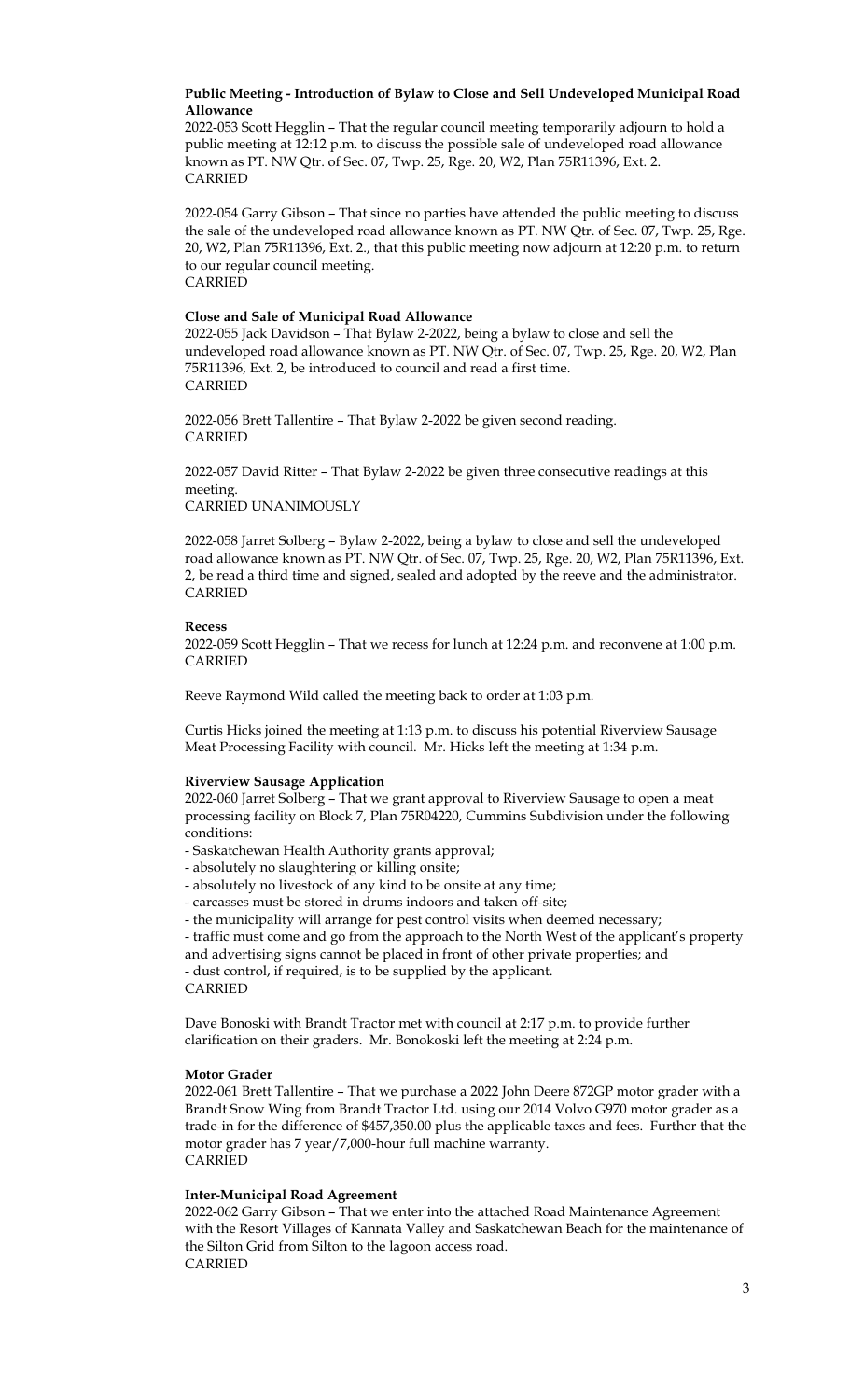# **Graham Application**

2022-063 Brett Tallentire – That we grant approval to Cory & Constance Graham to construct a garden suite in order to provide care for their adult son who requires living support on Lot 6, Block 103, Plan 102003152, Valley View Estates. CARRIED

## **SARM Convention**

2022-064 Garry Gibson – That Scott Hegglin and David Ritter be appointed as our voting delegates to the SARM Annual Convention to be held in Regina from March 15<sup>th</sup> to 17<sup>th</sup>, 2022.

CARRIED

## **SMHI Annual Meeting**

2022-065 David Ritter – That Scott Hegglin be appointed as our delegate to the Saskatchewan Municipal Hail Insurance annual meeting to be held in Regina on March 15<sup>th</sup>, 2022.

CARRIED

# **2023 Sask. Lotteries TIP Grant Population Allocation**

2022-066 Scott Hegglin – That the allocation for the 2023 Saskatchewan Lotteries Community Grant Program be as follows for the R.M. of Longlaketon No. 219's population of 1016 based on the 2016 census figures:

Earl Grey - 224; Southey - 234; Silton - 142; Strasbourg - 102; Craven – 213; and Bulyea - 101.

#### CARRIED

#### **2022 Interim Budget**

2022-067 David Ritter – That the 2022 interim budget with a deficit balance of \$1,731,770.00, before the tax levy is applied, be adopted, as attached to and forming a part of these minutes, and be signed by the reeve and the administrator. CARRIED

## **Accounts for Payment**

|       | 2022-068 Scott Hegglin - The following accounts be approved for payment: |                                  |           |
|-------|--------------------------------------------------------------------------|----------------------------------|-----------|
| 14992 | <b>Auto Parts Plus</b>                                                   | Repair Parts & Shop Supplies     | 67.73     |
| 14993 | <b>BBJ</b> Five Star Service Inc                                         | Repair Parts                     | 639.51    |
| 14994 | Bobcat of Regina Ltd.                                                    | Repair Parts                     | 642.07    |
| 14995 | Brandt Tractor Ltd.                                                      | Repair Parts                     | 98.51     |
| 14996 | <b>Bulyea COOP</b>                                                       | Repair Parts & Shop Supplies     | 273.90    |
| 14997 | Canada Revenue Agency                                                    | CPP Deficiency                   | 332.94    |
| 14998 | Commercial Truck Equipment                                               | <b>Shop Supplies</b>             | 28.86     |
| 14999 | Earl Grey Longlaketon Fire                                               | Outstanding Fire Call Payment    | 4,540.00  |
| 15000 | Flaman Sales Ltd                                                         | Repair Parts                     | 425.98    |
| 15001 | Ian Kot - Snap on Tools                                                  | Shop Tool                        | 97.40     |
| 15002 | <b>Information Services Corp</b>                                         | <b>Title Details</b>             | 84.00     |
| 15003 | L & M Consulting Services                                                | Gravel Pile Measurement          | 582.75    |
| 15004 | Last Mountain Regional Landfill Loraas - December 2021                   |                                  | 5,590.97  |
| 15005 | Midwest Surveys                                                          | Subdivision - Right of Way       | 12,157.00 |
| 15006 | Miller Thomson LLP                                                       | <b>Grass Fire Matters</b>        | 2,216.57  |
| 15007 | Minister of Finance - PST                                                | PST Payable                      | 1,804.93  |
| 15008 | Parkland Regional Library                                                | $\frac{1}{2}$ 2022 Levy          | 6,832.60  |
| 15009 | Petty Cash c/o Courtney Huber                                            | Postage, Water & Office Supplies | 25.65     |
| 15010 | Linde Canada Inc.                                                        | Cylinder Rental-Dec 31-Jan 28    | 59.53     |
| 15011 | Princess Auto                                                            | Shop Supplies                    | 193.62    |
| 15012 | Professional Building Insp.                                              | Inspections - January 2022       | 509.25    |
| 15013 | Redhead Equipment                                                        | Repair Parts                     | 975.94    |
| 15014 | RM of Lumsden No. 189                                                    | Church Bridge Engineering        | 12,408.68 |
| 15015 | Ron Olson                                                                | 2021 Pit Run Royalties           | 15,924.00 |
| 15016 | SAMA                                                                     | 2022 Components & Maintenance    | 18,819.00 |
| 15017 | <b>SARM</b>                                                              | Insurance & Benefits, PSIP &     | 64,606.44 |
|       |                                                                          | <b>Office Supplies</b>           |           |
| 15018 | <b>Sask Power</b>                                                        | Deposit for Relocation           | 1,000.00  |
| 15019 | SaskTel (Mobility)                                                       | Shop Mobility                    | 80.01     |
| 15020 | Sherwood Co-op Ltd.                                                      | Fuel                             | 19,386.43 |
| 15021 | South Country Equipment                                                  | Repair Parts                     | 116.76    |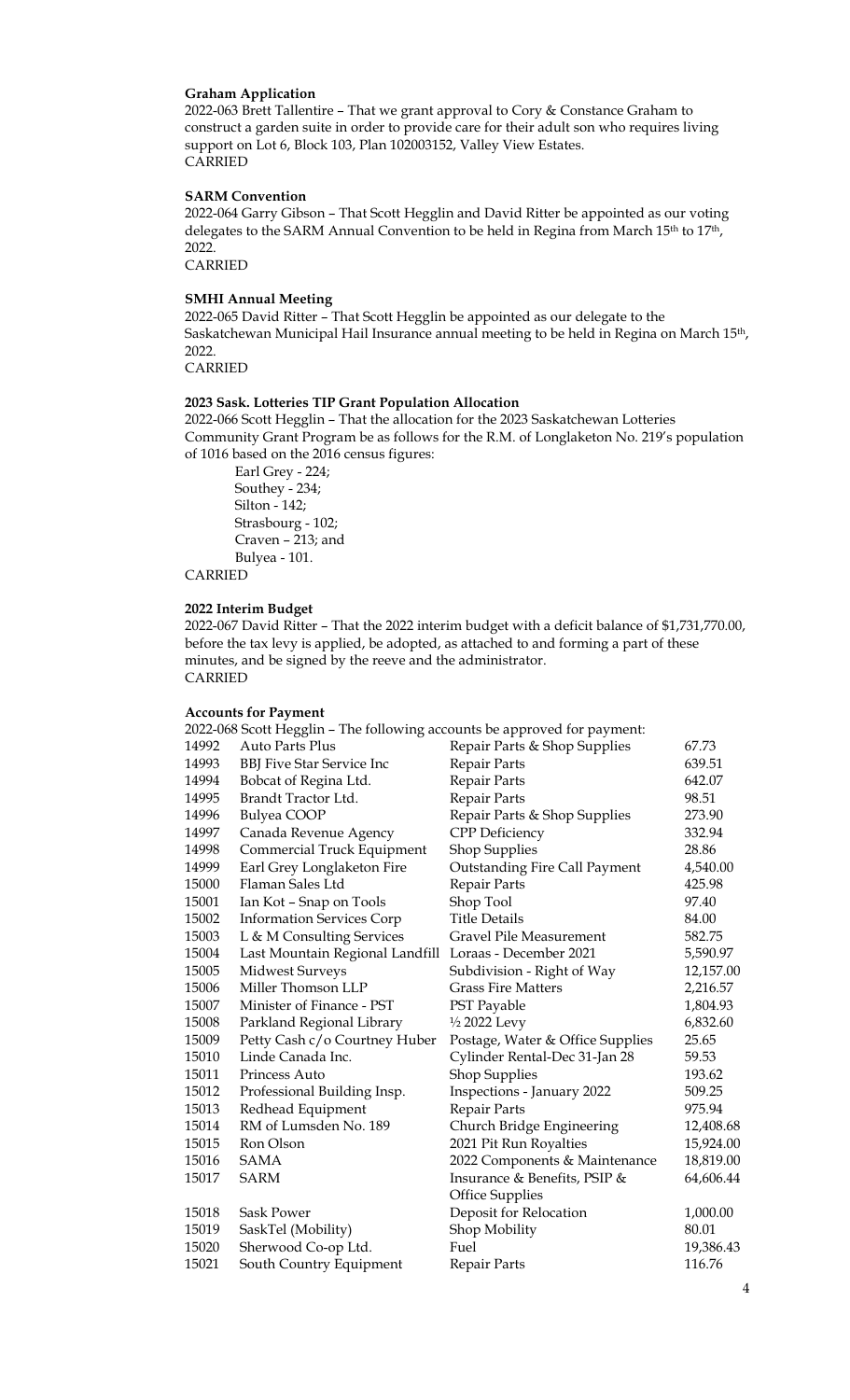| 15022    | Strasbourg Agro Inc.           | Repair Parts                                | 24.78     |
|----------|--------------------------------|---------------------------------------------|-----------|
| 15023    | Town of Cupar                  | Outstanding Fire Call Payment               | 1,750.00  |
| 15024    | Town of Southey                | Outstanding Fire Call Payment               | 4,500.00  |
| 15025    | Valley Ridge Utility Org.      | 2022 PUB Fees                               | 2,520.00  |
| 15026    | Village of Earl Grey           | <b>Office Supplies</b>                      | 101.36    |
| 15027    | Village of Silton              | 2022 Fire Agreement Fees                    | 5,017.50  |
| 15028    | Garry Gibson                   | Jan Indemnity & Supervision                 | 778.76    |
| 15029    | Scott Hegglin                  | Jan Indemnity & Supervision                 | 414.10    |
| 15030    | Ray Wild                       | Jan Indemnity & Supervision                 | 654.49    |
|          | <b>Online Bill Payment</b>     |                                             |           |
| OBP      | Canada Revenue Agency          | January Remittance                          | 11,743.47 |
| OBP      | Collabria MasterCard           | Website, Zoom, Norton, Paymate,             | 1,873.36  |
|          |                                | Webinars, Council Lunch, Repair Parts       |           |
|          |                                | & Shop Supplies                             |           |
| OBP      | M.E.P.P.                       | January Remittance                          | 5,311.36  |
| OBP      | Minister of Finance - Ed Tax   | January Education Remittance                | 13,026.77 |
|          | <b>Preauthorized Payments:</b> |                                             |           |
| PAD      | <b>Sask Power</b>              | Herman Well NE0821202                       | 59.01     |
| PAD      | Sask Power                     | Hegglin Well NW1023202                      | 131.05    |
| PAD      | Sask Power                     | Edenoste Well NW1423202                     | 181.50    |
| PAD      | Sask Power                     | Shop                                        | 822.48    |
| PAD      | Sask Power                     | Office                                      | 130.18    |
| PAD      | Sask Power                     | Street Lights - Rock Ridge                  | 29.36     |
| PAD      | Sask Energy                    | Shop                                        | 456.18    |
| PAD      | Sask Energy                    | Office                                      | 229.52    |
| PAD      | Sask Tel                       | Shop Phone                                  | 140.43    |
| PAD      | Sask Tel                       | Office Phone/Fax & Internet                 | 194.35    |
| Payroll: |                                |                                             |           |
| 565      | Cole Foster                    | Payroll PP 02-2022 - Jan 2 - 15             | 1,607.57  |
| 566      | Maureen Herman-Wilde           | Payroll PP 02-2022 - Jan 2 - 15             | 1,012.22  |
| 567      | Courtney Huber                 | Payroll PP 02-2022 - Jan 2 - 15             | 1,991.00  |
| 568      | Dustin Huber                   | Payroll PP 02-2022 - Jan 2 - 15             | 2,118.78  |
| 569      | Shayne Krochak                 | Payroll PP 02-2022 - Jan 2 - 15             | 982.71    |
| 570      | Lanny Mason                    | Payroll PP 02-2022 - Vision Care            | 229.89    |
| 571      | Mitchell Nixon                 | less LTD<br>Payroll PP 02-2022 - Jan 2 - 15 | 1,744.48  |
| 572      | Kelly Sutter                   | Payroll PP 02-2022 - Jan 2 - 15             | 1,920.96  |
| 573      | Teresa Sutter                  | Payroll PP 02-2022 - Jan 2 - 15             | 1,012.05  |
| 574      | Cole Foster                    | Payroll PP 03-2022 - Jan 16 - 29            | 1,420.09  |
| 575      | Maureen Herman-Wilde           | Payroll PP 03-2022 - Jan 16 - 29            | 1,014.99  |
| 576      | Courtney Huber                 | Payroll PP 03-2022 - Jan 16 - 29            | 1,990.93  |
| 577      | Dustin Huber                   | Payroll PP 03-2022 - Jan 16 - 29            | 1,922.95  |
| 578      | Shayne Krochak                 | Payroll PP 03-2022 - Jan 16 - 29            | 1,473.02  |
| 579      | Mitchell Nixon                 | Payroll PP 03-2022 - Jan 16 - 29            | 1,125.63  |
| 580      | Kelly Sutter                   | Payroll PP 03-2022 - Jan 16 - 29            | 1,696.93  |
| 581      | <b>Teresa Sutter</b>           | Payroll PP 03-2022 - Jan 16 - 29 &          | 1,494.73  |
|          |                                | Vision Care                                 |           |

# CARRIED

#### **Adjourn**

2022-069 Scott Hegglin – That this council meeting adjourn. (4:22 p.m.) CARRIED

**\_\_\_\_\_\_\_\_\_\_\_\_\_\_\_\_\_\_\_\_\_\_\_\_\_\_\_\_\_\_ \_\_\_\_\_\_\_\_\_\_\_\_\_\_\_\_\_\_\_\_\_\_\_\_\_\_\_\_\_\_**

# **REEVE ADMINISTRATOR**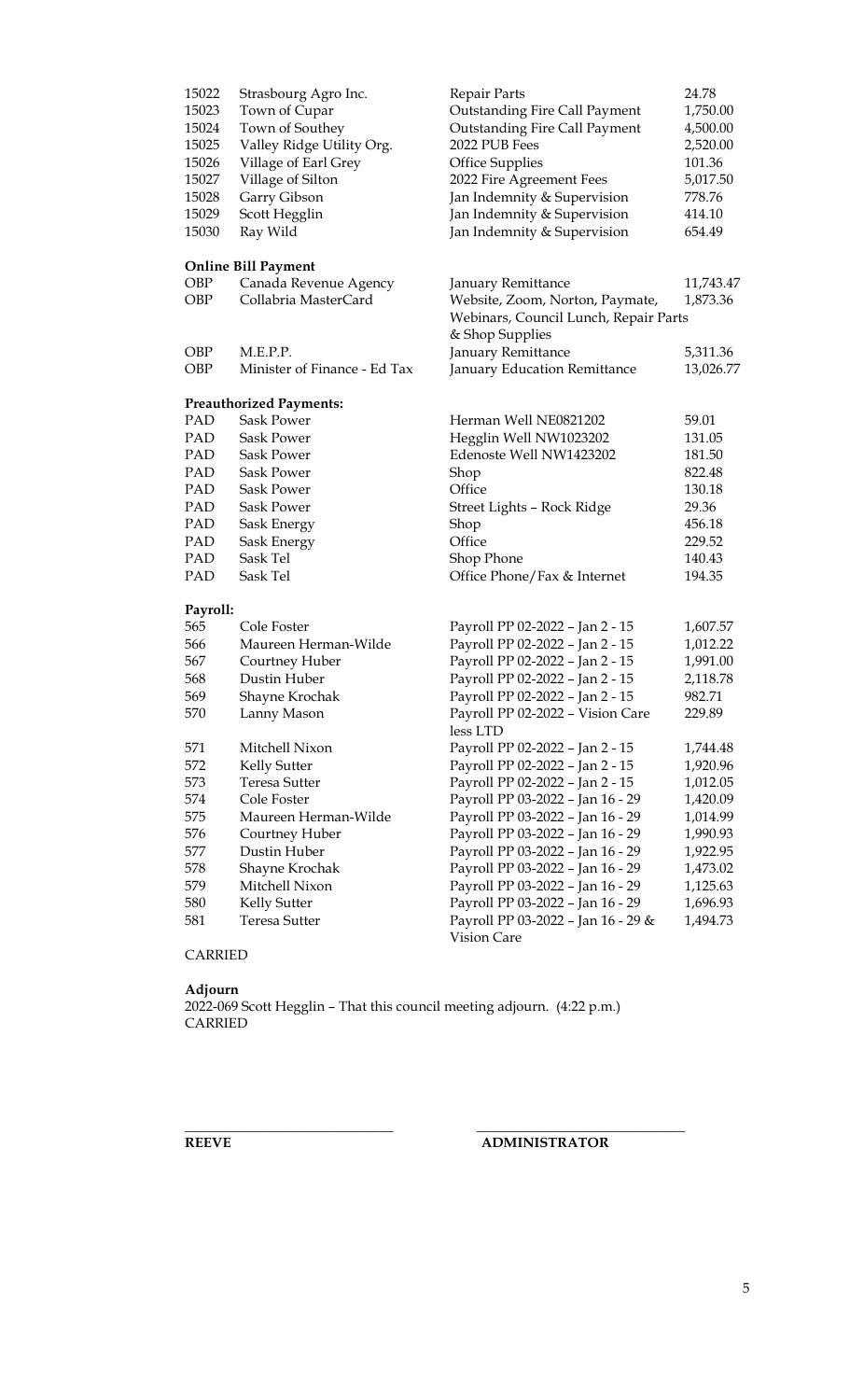# **Foreman Report for January/February, 2022**

- We started hauling gravel from the Kramer quarter to the curve south of Earl Grey, however due to weather and snow removal we haven't been able to move very much yet.
- We have been doing lots of snow removal. We have had to clear certain spots with the snow blower instead of grader because the banks are getting too high.
- Auto Parts Plus sells a fuel filtering system that removes finer particles of dirt and grime, more than the average fuel filter. They can test the fuel first to determine if their system is necessary. We will have them test our main tank to see if we would benefit from their system.

Dustin Huber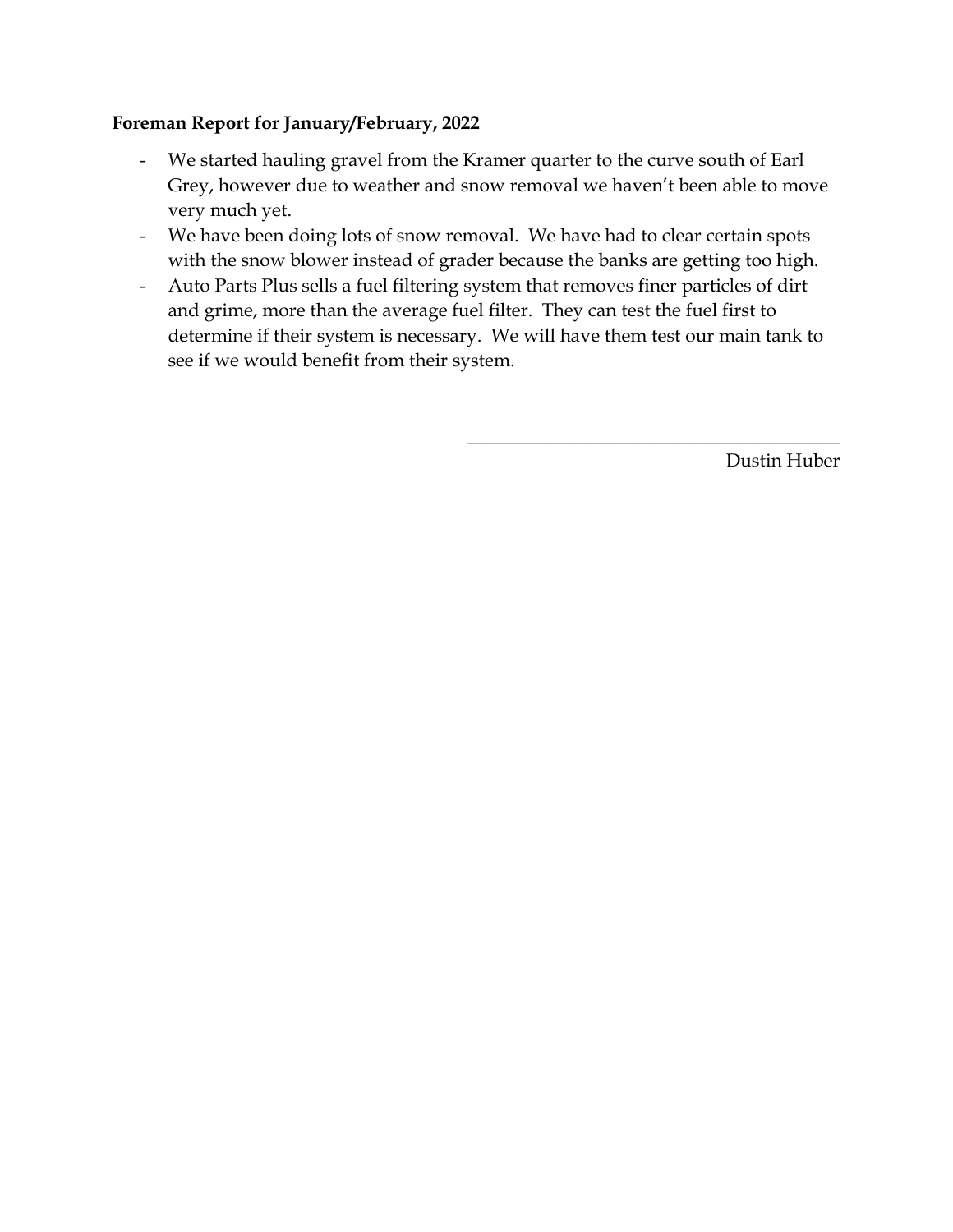# **WUQWATR Report for January/February, 2022**

- o Trees will no longer be free, people will be able to purchase trees online and pickup points will be determined based on the orders.
- o Potash mine by Tugaske is using ground water.
- o Watershed reconfiguration boundaries could change certain local watersheds, possible completely removing ones.
- o PFRA dam on Long Lake is being removed.

Scott Hegglin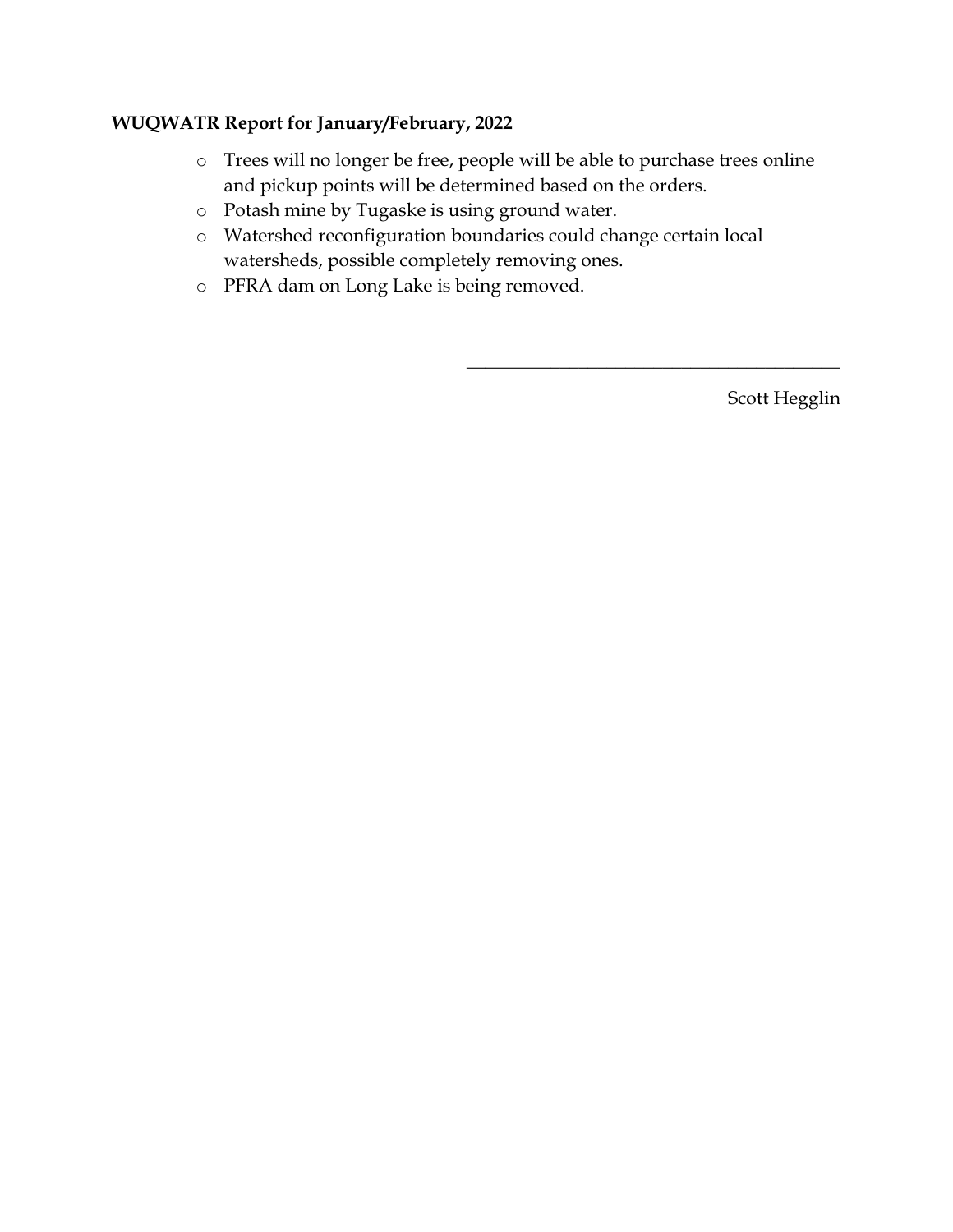# **Strasbourg Manor Report for January/February, 2022**

- Heather and Ethan have been coming in to work.
- Ray's Electric will be replaced as their charges are too high.
- Dirt Works cleaned the parking lot for \$187.50.
- Deck windows in the suites will be cleaned by the janitor by entering the suites.
- Dough Slough is stepping down as chairperson.
- Glenn is letting his name stand for chair person.

Garry Gibson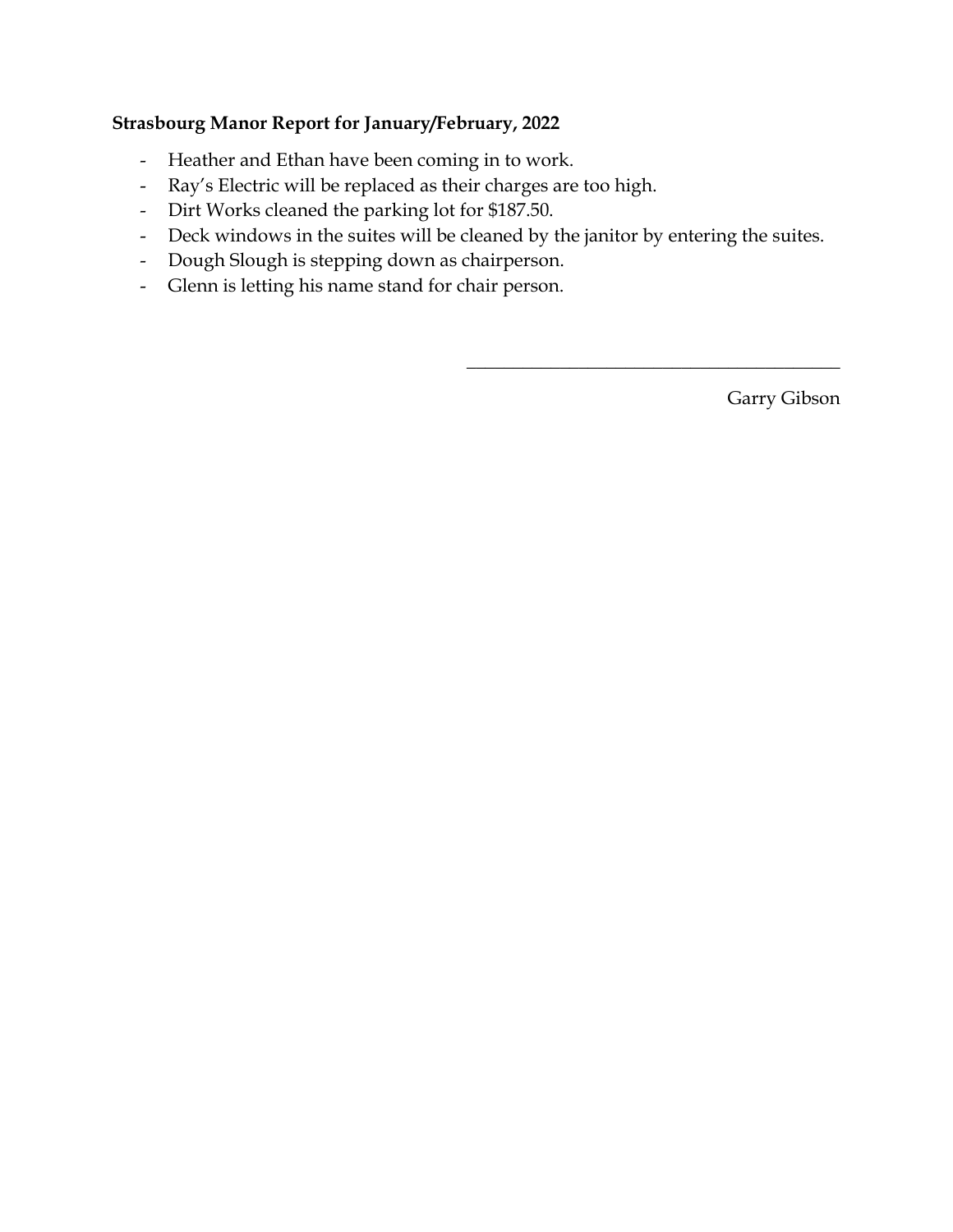# **Cupar & District Nursing Home Report for January/February, 2022**

- December 31<sup>st</sup> Special Meeting
	- o All board members were present with the exception of Margie Grohs (Dysart).
	- o Discussion was held regarding the resignations of the Director of Care, Resident Care Coordinator and the Executive Director.
	- o Positions were posted
	- o Two individuals expressed interest in the DOC position and interviews were scheduled for the evening of Jan 5th.
- January 5<sup>th</sup> Interviews
	- o The two candidates were interviewed for the DOC position.
	- o The person that we chose later declined the position.
	- o The second applicant was offered the RCC position and she accepted it.
	- o After the interviews were over we had some discussion regarding Pandemic Plannning.
- January 24<sup>th</sup> Regular Meeting
	- o All of the board attended with the exception of Margie Grohs (Dysart).
	- o Three new beds arrived and require minimal setup.
	- o The RN that was hired for the RCC position will be starting on February 7th.
	- o The DOC position has been filled and she will be starting on February 28th.
	- o The confidential secretary resigned and her position has been posted.
	- o Nursing shortage is an ongoing problem for both LPNs and RNs.
	- o Residents are given rapid COVID-19 tests every 4-5 days. Anyone with symptoms is immediately isolated and given a complete testing.
	- o Stocks are running low because of trucking issues.
	- o Boiler pump is giving trouble, the plumber has ordered parts to resolve issues. For a pump and installation the total price is \$2,000.00.
	- o Currently the home has 44 residents.
	- o The financial report was reviewed and accepted.
	- $\circ$  The next regular meeting is February 28<sup>th</sup>.

 $\frac{1}{2}$  , and the set of the set of the set of the set of the set of the set of the set of the set of the set of the set of the set of the set of the set of the set of the set of the set of the set of the set of the set